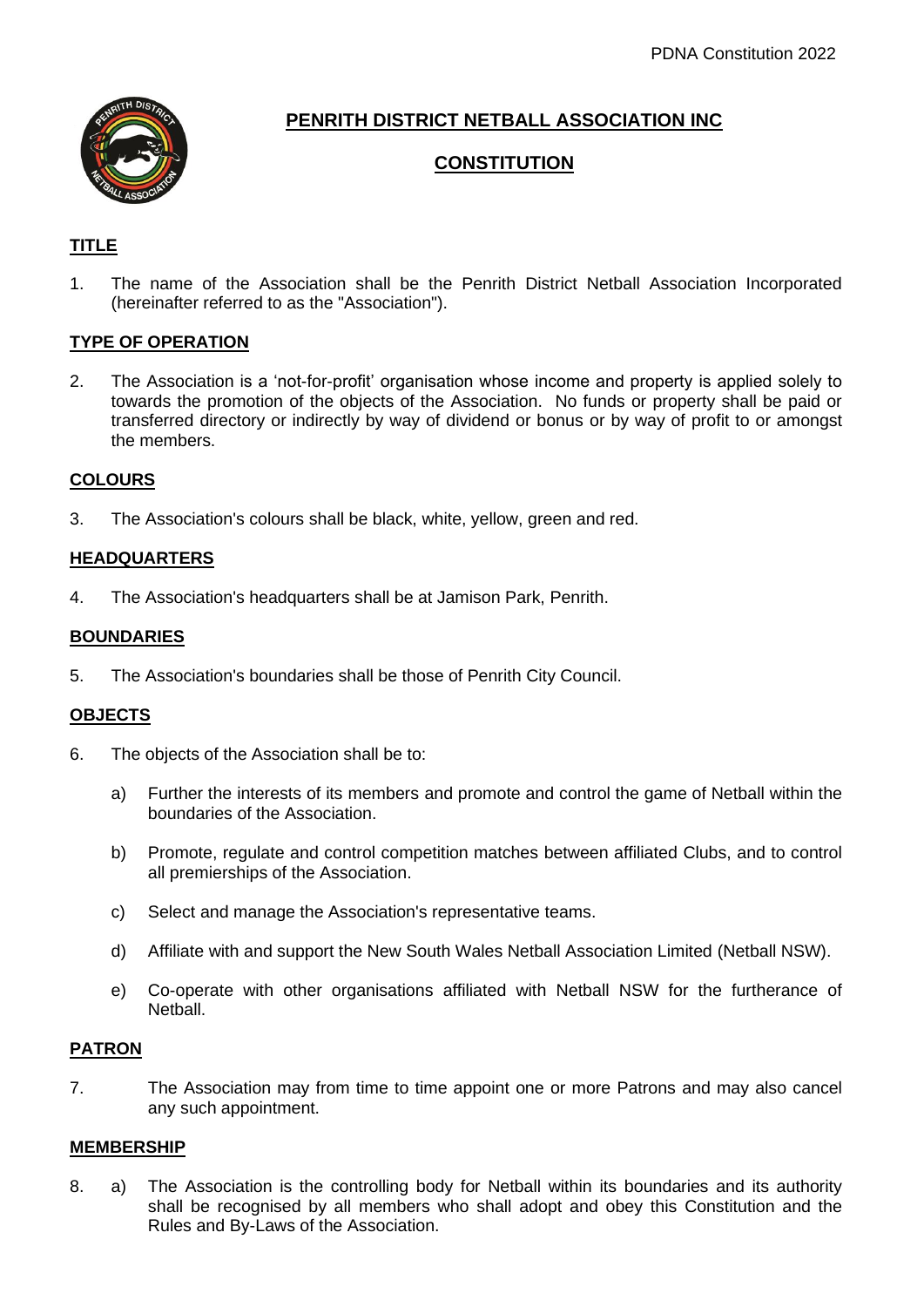- b) The Association may admit to membership, Members as defined by the Constitution or any other relevant policy of New South Wales Netball Association Ltd.
- c) i) A Junior Member shall, on attaining the age of 18 years, cease to be a Junior Member and become a Senior Member.
	- ii) A Junior Member shall not be entitled to be a member of, or attend, or vote at, any meeting of the Council of the Association, or to act as a delegate of the Association at any meeting.
	- iii) The Council may reject any application for membership without assigning any reason therefor.
- d) Membership is open to:
	- i) Affiliated Clubs comprising:
		- (a) Senior Player Members
		- (b) Junior Player Members
		- (c) NetSetGo Player Members
		- (d) Non Player Senior and Junior Members
	- ii) Life Members.
- e) i) Affiliated Clubs. Affiliated Clubs shall consist of one or more teams and shall have full rights of delegation to Council as provided for in Clause 12, "Council".
	- ii) Life Members:
		- (a) Any person may be elected a Life Member of the Association in recognition of outstanding service to the Association for such minimum period as the Council deems appropriate.
		- (b) Candidates for election as Life Members shall be nominated by two financial senior members of the Association and to be received two months before the date set down for the Annual General Meeting.
		- (c) Candidates' name/s are to be circulated to Executive Members of Penrith Association, Life Members and Clubs. Voting is to be by post and to be restricted to Executive Members of Penrith Association, Life Members and two delegates from each Club, who shall be members of that Club. Postal votes are to be opened in the presence of three Executive members. The vote must be carried by a 2/3 majority. Council may, by resolution from time to time, fix the maximum number of persons who may at any time hold Life Membership.
		- (d) A Life Member shall be entitled to attend all meetings and shall have full voting rights.

#### **REGISTER OF MEMBERS**

9. a) The Association shall establish and maintain a register of members of the Association specifying the name and address of each person who is a member of the Association.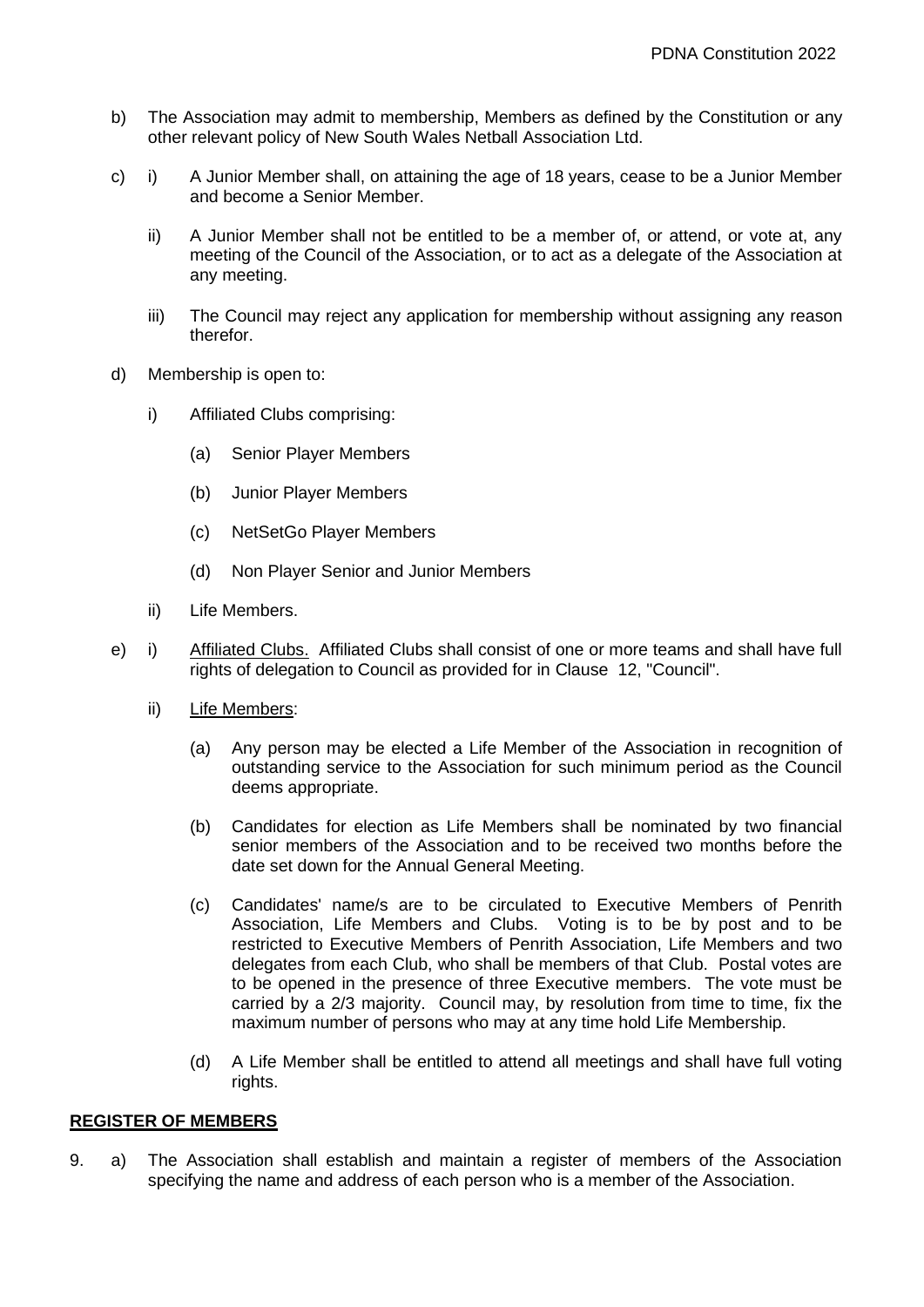b) The register of members shall be kept at the principal place of administration of the Association.

### **FEES, LEVIES, ETC**

10. The fees, including membership fees, levies etc to be paid by members shall be determined by resolution of Council at the Annual General Meeting each year.

#### **MEMBERS' LIABILITY**

11. The liability of a member of the Association to contribute towards the payment of the debts and liabilities of the Association or the costs, charges and expenses of the winding up of the Association, is limited to the amount, if any, unpaid by the member in respect of membership of the Association.

#### **COUNCIL**

- 12. a) Council shall consist of the Office Bearers of the Association, Life Members and two delegates from each affiliated Club who are senior members of that Club (one of whom should be a member of that Club's Executive Committee).
	- b) i) The Club Secretary shall notify the Association Secretary of the names and addresses of delegates at least seven days prior to the first meeting of Council each year.
		- ii) Persons appointed to Council shall assume office at the conclusion of the Annual General Meeting and shall hold office for the ensuing year.
	- c) Notwithstanding the provisions of Clause 12 b) (i), a Club has the right to withdraw a delegate and appoint another delegate in that delegate's place.

## **POWERS OF THE COUNCIL**

- 13. The Council shall be responsible for the execution of the objects of the Association and without any way limiting this responsibility shall have power to:
	- a) Control and manage the affairs of the Association.
	- b) Make or amend Rules and By-Laws not inconsistent with this Constitution.
	- c) Fix fees payable by members and enforce payment thereof.
	- d) Control the funds of the Association and for that purpose to:
		- i) open and operate banking accounts,
		- ii) invest funds in any manner authorised by law for the investment of trust funds,
		- iii) acquire real and personal property of all descriptions and sell or otherwise dispose of it,
		- iv) borrow money on behalf of the Association and give security therefore,
		- v) enter into guarantees of indebtedness on behalf of any affiliated Club, and
		- vi) generally carry out and attend to all such matters as shall be necessary for the proper management and control of the property of the Association.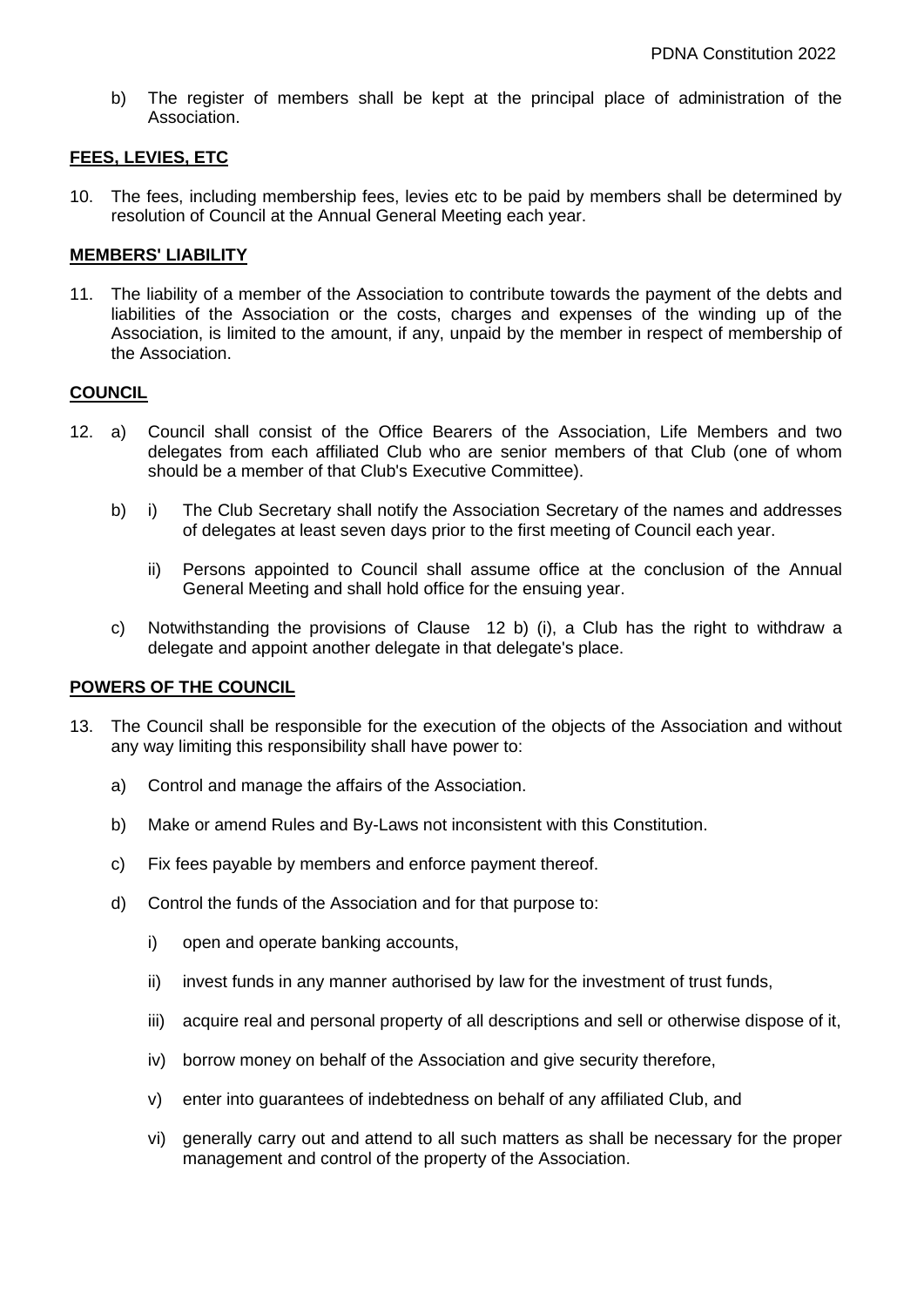- e) Appoint two delegates and two proxy delegates to represent the Association on the Council of Netball NSW. Such delegates must be Executive members of the Association.
- f) Appoint any delegate or delegates to represent the Association for any purpose with such powers as may be thought fit.
- g) Take action in accordance with the Member Protection Policy pursuant to this Constitution and/or By-Laws against any affiliated Club or financial member.
- h) Ensure that the Secretary of the Association forwards to Netball NSW on or before 1 April in each year the Association affiliation fee and a list showing the names and addresses of existing members of Netball NSW together with the names and addresses of new applicants for Netball NSW membership, who have paid their annual membership fee.
- i) Ensure that supplementary lists with the names and addresses of additional applicants for Netball NSW membership are received by Netball NSW by the 1st day of each month*.* All such lists shall differentiate between classes of members. Upon receipt by Netball NSW of each list those persons shall be deemed to have renewed their membership until 31 March next.
- j) All membership fees are to be paid by the Association by the due date as detailed on the appropriate invoice from Netball NSW.

#### **MEETINGS OF COUNCIL**

- 14. The Council shall meet at least four times each year on dates to be fixed by Council. At least three of these meetings shall be held at not less than monthly intervals between April and September inclusive.
	- a) i) The President shall take the chair at all meetings and in the President's absence the chair shall be taken by the Vice President.
		- ii) If neither the President nor Vice President is present within 30 minutes of the time fixed for the commencement of the meeting, the members shall elect a Chairperson.
	- b) i) Not less than seven days' written notice shall be given specifying the time and place of the meeting of Council, and any special business to be dealt with, other than that set out in the By-Laws.
		- ii) The accidental omission to give any member of Council such notice shall not invalidate the meeting nor any of the business of the meeting.
	- c) i) A quorum shall consist of at least one half of the Office Bearers and delegates representing at least one half of the affiliated Clubs.
		- ii) If no quorum is present 30 minutes after the time fixed for the commencement of the meeting, it shall be adjourned to such time and place as the Chairperson shall decide.
		- iii) The Secretary shall give written notice thereof to members of Council and to the Secretary of each affiliated Club.
	- d) i) Each member (including Office Bearers) shall have one vote to be taken in such manner as the Chairperson shall direct, except that a secret ballot shall be taken if any member requests it.
		- ii) In the case of an equality of votes, the President shall, in addition, have a casting vote.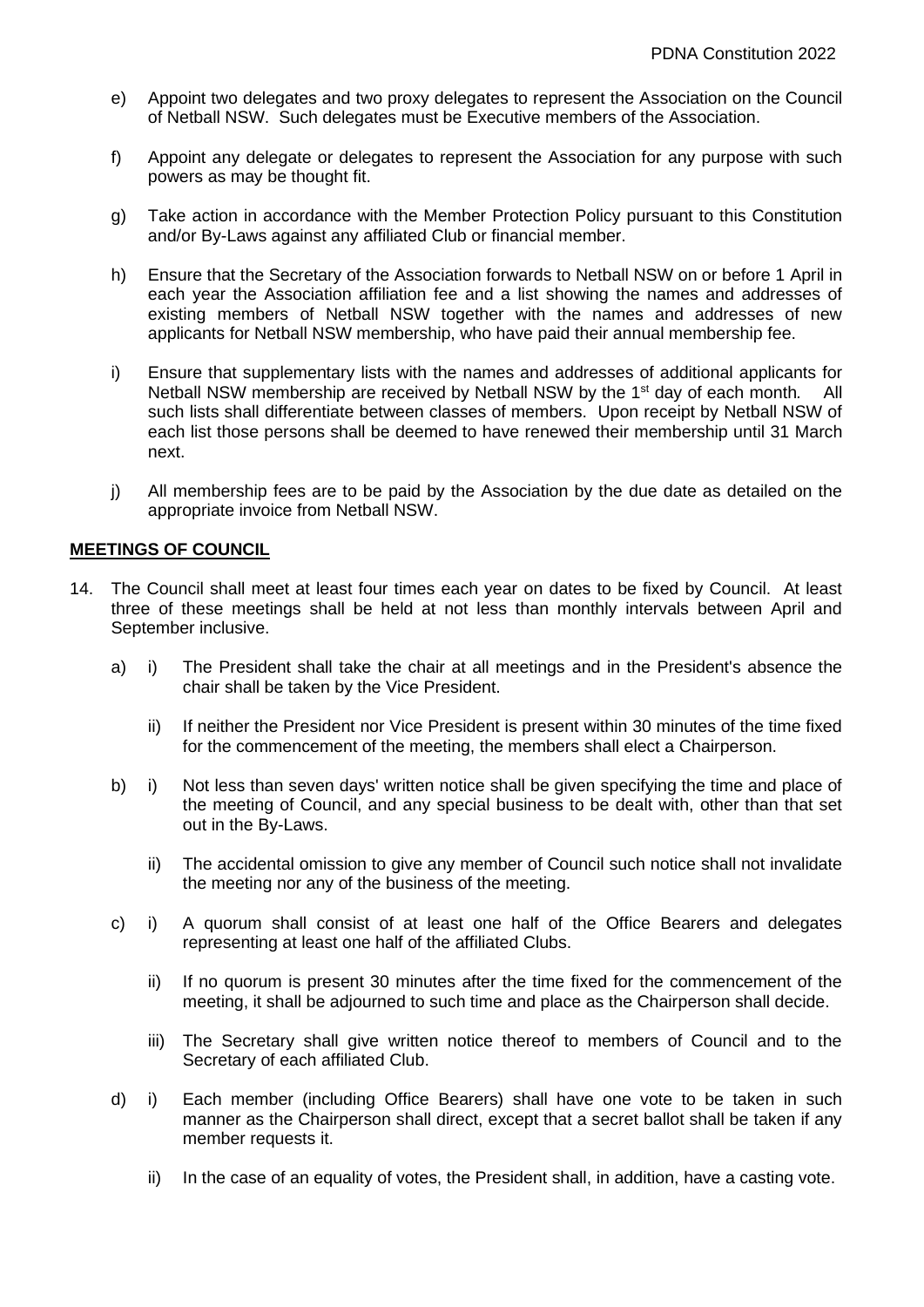- iii) There shall be no voting by proxy.
- e) i) Each delegate present at a meeting of the Council shall sign an attendance record and that delegate shall be a member of the Club they represent.
	- ii) A delegate may represent one Club only at any meeting of the Council.
	- iii) A delegate must be a Senior Member.
- f) Order of business at Council Meetings shall be:
	- i) Apologies
	- ii) Confirmation of Minutes
	- iii) Business arising from Minutes
	- iv) Confirmation of Executive Committee Report
	- v) Business arising from Executive Committee Report
	- vi) Notices of Motion
	- vii) Elections
	- viii) Correspondence and Business arising from correspondence
	- ix) Reports Treasurer Other Executive Committee Member reports Sub-Committee Reports Delegates to other Organisations Any other reports
	- x) General Business

#### **SPECIAL GENERAL MEETINGS**

- 15. A Special General Meeting may be called by the President and Secretary or at the request of two or more Clubs.
	- a) Not less than 21 days' written notice shall be given to each Office Bearer, Life Member and the Secretary of each affiliated Club, specifying the time and place of a Special General Meeting.
	- b) The accidental omission to give any member such notice shall not invalidate the meeting nor any of the business of the meeting.
	- c) The President shall take the chair at the meeting and in the President's absence the chair shall be taken by the Vice President. If neither the President nor Vice President is present within 30 minutes of the time fixed for the commencement of the meeting, the members shall elect a Chairperson.
	- d) A quorum for a Special Meeting shall consist of at least one-half of the Office Bearers and at least one-half of the delegates.
	- e) If no quorum is present 30 minutes after the time fixed for the commencement of the meeting, it shall be adjourned to such time and place as the Chairperson shall decide.
	- f) The Secretary shall give members written notice thereof.
	- g) Each member (including Office Bearers) shall have one vote to be taken in such manner as the Chairperson shall direct except that a secret ballot shall be taken if any member requests it.
	- h) In the case of an equality of votes, the President, shall, in addition, have a casting vote.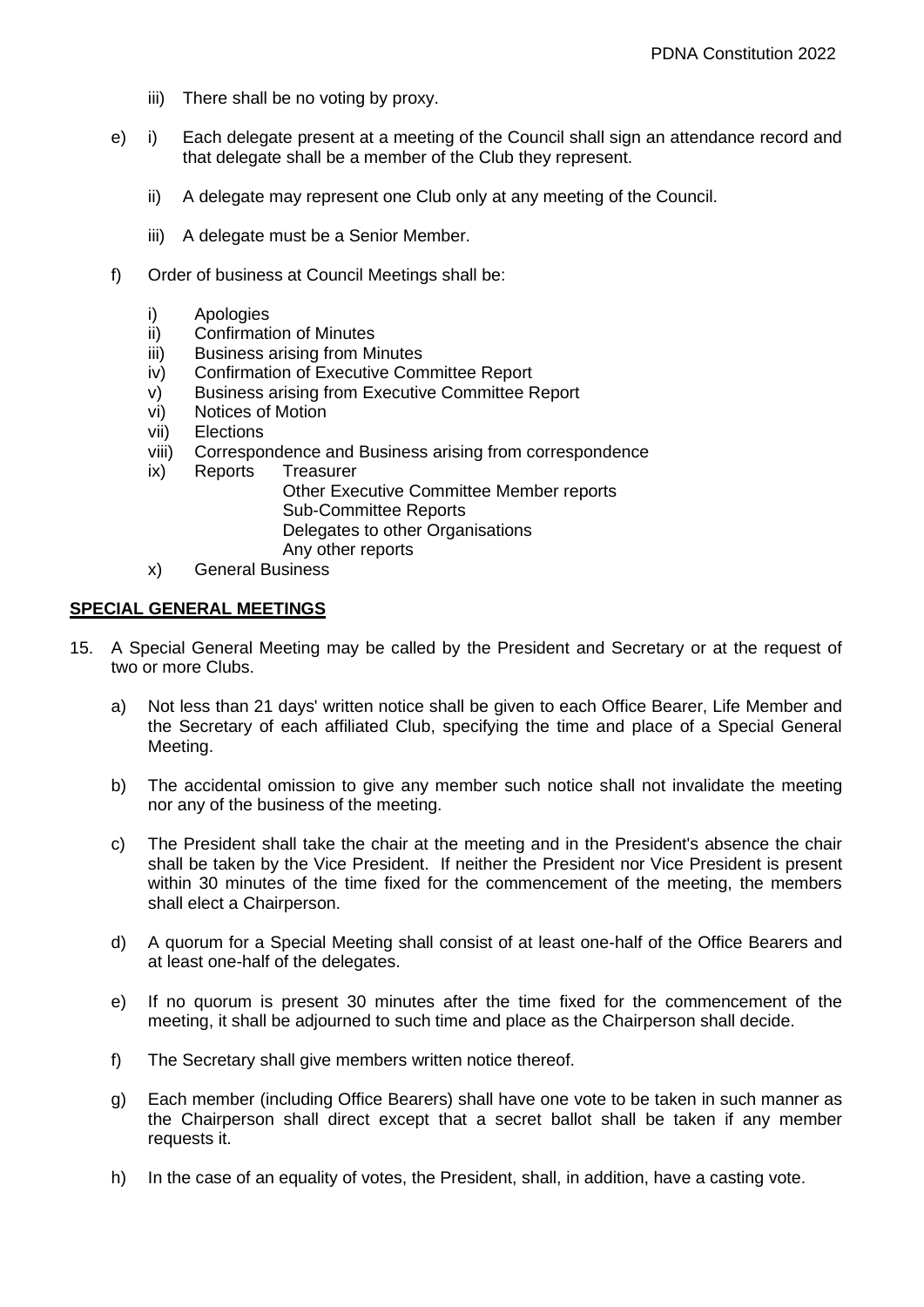- i) There shall be no voting by proxy.
- j) Each delegate present at a Special General Meeting of the Council shall sign an attendance record and that delegate shall be a member of the Club they represent.
- k) A delegate may represent one Club only at any Special General Meeting.

### **EXTRAORDINARY MEETINGS**

- 16. Extraordinary Meetings shall be called by the Secretary at the direction of the President, or on a requisition signed by not less than one quarter of the members of Council.
	- a) i) Not less than 21 days' notice shall be given to the Secretary of each affiliated Club specifying the time and place of an Extraordinary Meeting of Council, and the nature of business to be considered.
		- ii) The accidental omission to give any member of Council such notice shall not invalidate the meeting nor any business of the meeting.
	- b) The President shall take the chair at the meeting and in the President's absence the chair shall be taken by the Vice President. If neither the President nor Vice President is present within 30 minutes of the time fixed for the commencement of the meeting, the members shall elect a Chairperson.
	- c) i) A quorum for an Extraordinary Meeting of Council shall consist of at least one half of the Office Bearers and delegates representing at least one half of the affiliated Clubs.
		- ii) If no quorum is present 30 minutes after the time fixed for the commencement of the meeting, it shall be adjourned to such time and place as the Chairperson shall decide.
		- iii) The Secretary shall give written notice thereof to members of Council and to the Secretary of each affiliated Club.
	- d) i) Each member (including Office Bearers) shall have one vote to be taken in such manner as the Chairperson shall direct, except that a secret ballot shall be taken if any member requests it.
		- ii) In the case of an equality of votes, the President shall, in addition, have a casting vote.
		- iii) There shall be no voting by proxy.
	- e) i) Each delegate present at an Extraordinary Meeting of the Council shall sign an attendance record and that delegate shall be a member of the Club they represent.
		- ii) A delegate may represent one Club only at any Extraordinary Meeting of Council.

## **ANNUAL GENERAL MEETINGS**

- 17. a) i) The Annual General Meeting shall be held in November each year.
	- ii) All financial members may attend but voting shall be restricted to Office Bearers, Life Members and two delegates from each Club, who shall be members of that Club.
	- iii) Each voting member shall have one vote which shall be taken in such manner as the Chairperson shall direct except that a secret ballot shall be taken if any member requests it.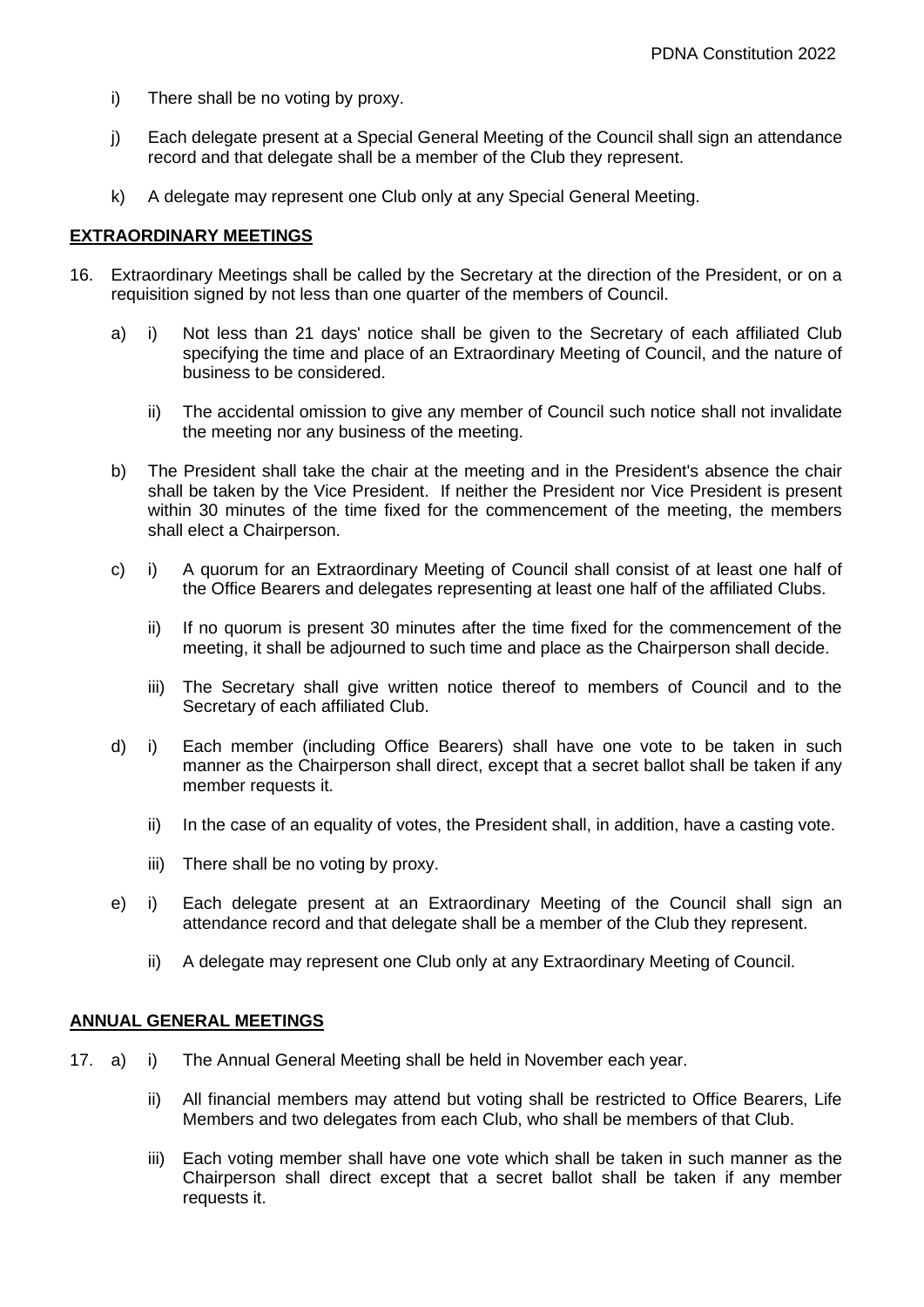- iv) There shall be no voting by proxy.
- b) The business of the Annual General Meeting shall be:
	- i) confirmation of the minutes of the previous Annual General Meeting,
	- ii) the consideration and adoption of the Annual Report and audited Balance Sheet,
	- iii) Appointment of a Returning Officer,
	- iv) appointment of an auditor for the ensuing year,
	- v) such business as the meeting thinks fit, and
	- vi) election of Office Bearers.
- c) Office Bearers appointed at the Annual General Meeting shall assume office at the conclusion of the Annual General Meeting and shall hold office for the ensuing year.
- d) i) Not less than 2l days' written notice of the date of the Annual General Meeting of the Association shall be given to each Office Bearer, Life Member and to the Secretary of each affiliated Club.
	- ii) A copy of the Annual Report and audited Balance Sheet shall accompany such notice.
- e) The accidental omission to give any member such notice shall not invalidate the meeting nor any of the business of the meeting.
- f) At the Annual General Meeting of the Association at least one-half of the Office Bearers and at least one-half of the delegates shall constitute a quorum.
- g) i) If no quorum is present 30 minutes after the time fixed for the commencement of the meeting, it shall be adjourned to such time and place as the Chairperson shall decide.
	- ii) The Secretary shall give members written notice thereof.
- h) i) The President shall take the chair at the Annual General Meeting of the Association.
	- ii) In the President's absence the Chair shall be taken by the Vice-President.
	- iii) If neither the President nor the Vice-President is present within 30 minutes of the time fixed for the commencement of the meeting, the members present shall elect a Chairperson.

#### **EXECUTIVE COMMITTEE**

- 18. a) Election of Office Bearers:
	- i) The ballot for the election of the Office Bearers to form the Executive Committee shall take place at the conclusion of the business of the Annual General Meeting.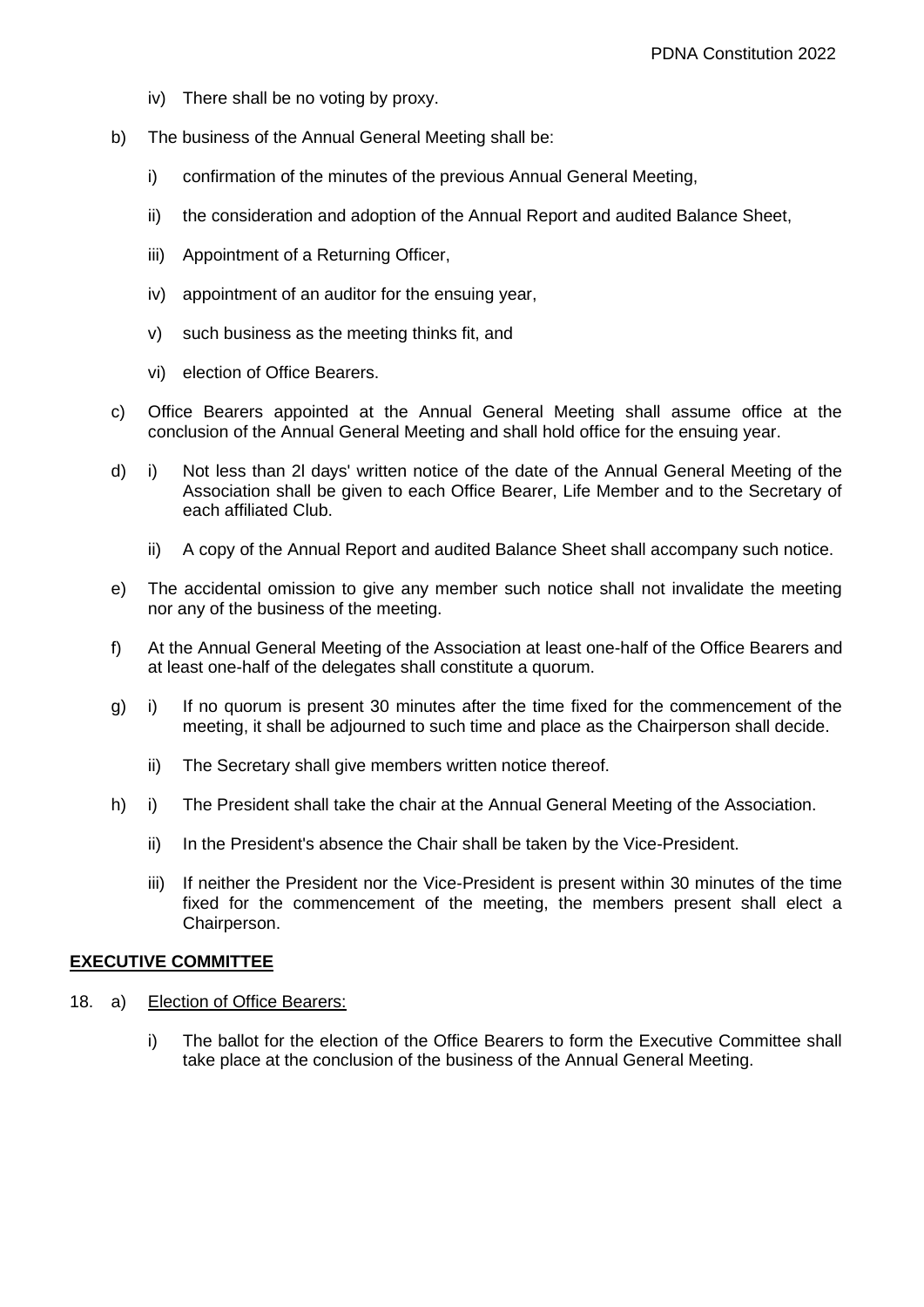ii) The following Office Bearers shall be elected:

President Vice-President **Secretary Treasurer** Senior Registrar Intermediate Registrar Junior Registrar Competitions Convenor Competitions Assistant Senior Umpire Convenor Junior Umpire Convenor Coaching Convenor Senior Rep Convenor Junior Rep Convenor Public Relations Convenor

- b) i) Nominations for election, signed by two Senior Members and with the written consent of the nominee, shall be lodged with the Association Secretary at least 28 days prior to the meeting at which the elections are to be held.
	- ii) Qualifications shall accompany each nomination.
	- iii) Existing Office Bearers shall be eligible for re-election.
	- iv) To be eligible for nomination for the Executive Committee a nominee must be a Senior Member of a Club affiliated with the Penrith District Netball Association and Netball NSW*.*
- c) The President of the Association shall not hold the position of President of an affiliated Club.
- d) No person shall be elected to more than one position on the Executive Committee.
- e) Not more than one-third of the members of the Executive Committee shall be members of any one affiliated Club.
- f) i) The Executive Committee shall exercise the functions and powers of the Council between meetings of Council and its decisions shall be subject to ratification by Council at its next meeting.
	- ii) Not less than one-half of the members of the Executive Committee shall constitute a quorum.
- g) i) The Executive Committee is empowered by Council to take appropriate action under the Member Protection Policy pursuant to this Constitution against any affiliated Club or financial member of the Association.
- h) i) A vacancy of the Executive Committee shall be filled by Council.
	- ii) A vacancy shall be deemed to have occurred in respect of any member who has failed to attend three consecutive scheduled meetings of the Association (excluding Extraordinary Meetings) without reasonable grounds, which shall be determined by the Executive Committee.
	- iii) No Office Bearer shall be entitled to receive remuneration for any services as such.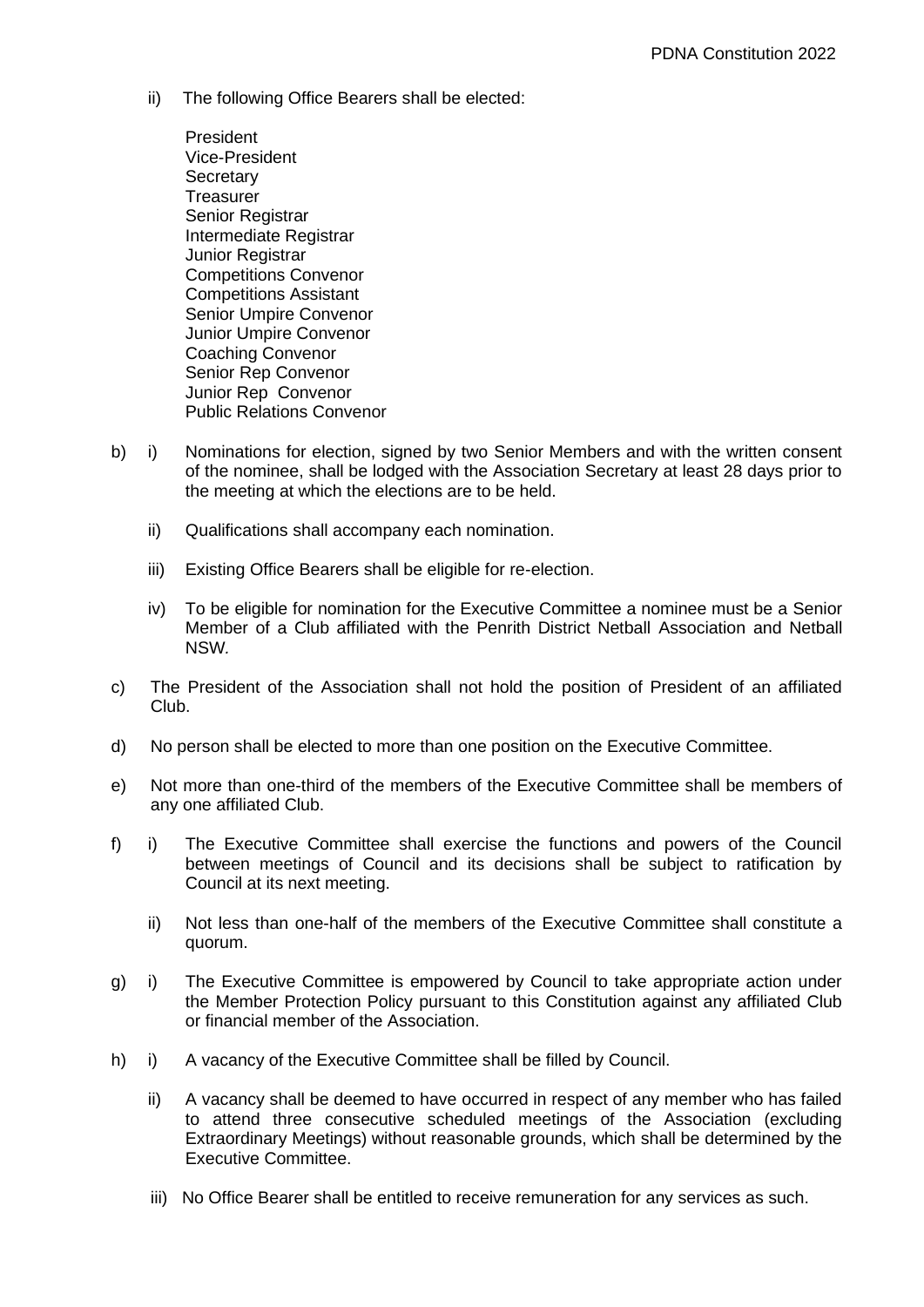## **MEETINGS OF EXECUTIVE COMMITTEE**

- 19. a) Regular Executive Meetings shall be held by the Office Bearers throughout the year.
	- b) Should it be necessary to call additional meetings, all Office Bearers shall be notified at least 24 hours prior to the meeting being held.
	- c) Should a quorum of the Executive Committee be present, an emergency meeting may be convened.

#### **SUB-COMMITTEES**

- 20. a) The President, Secretary and Treasurer shall be ex-officio members of all sub-committees and panels.
	- b) The Council may, from time to time, appoint such sub-committees as it thinks fit and define the functions thereof.

#### **FINANCE**

- 21. a) Source of Funds. The funds of the Association shall be derived from membership fees of members, playing and other fees and donations, levies and, subject to any resolution passed by the Association in general meeting, such other sources as the Executive Committee determines.
	- b) The banking accounts of the Association shall be kept at a financial institution approved by the Council and all cheques operating on the accounts shall be signed by any two of the following Office Bearers: President, Secretary and Treasurer.
	- c) The financial year of the Association shall commence on 1 July and end on 30 June of the ensuing year.
	- d) i) The books of the Association shall be audited each year by a qualified person who is not a member of the Association.
		- ii) An audited Balance Sheet shall be presented to each Annual General Meeting.
		- iii) All bank statements to be tabled at each meeting of Council together with a written financial report.
	- e) All Netball NSW fees are to be paid by the due date.

## **EMPLOYEES**

22. The Executive Committee will appoint and determine the terms of employment of all employees to the Association. The category of each employee will be defined and approved by the Executive Committee. Any employee shall not be an elected member of the Association's Executive Committee.

#### **CUSTODY OF BOOKS**

23. Except as otherwise provided by these rules, all records, and other documents relating to the Association shall be kept under the custody or control of the Secretary.